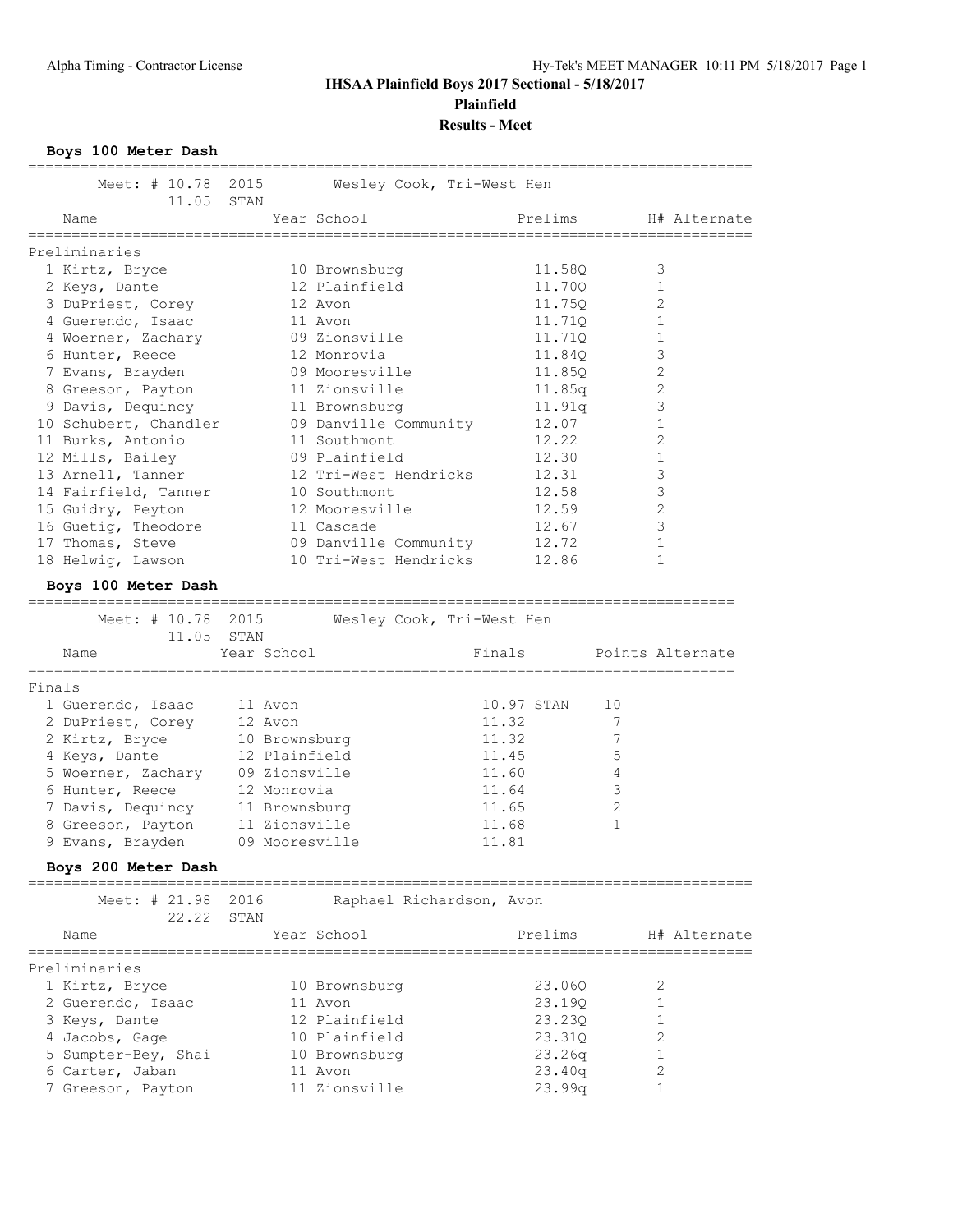# **IHSAA Plainfield Boys 2017 Sectional - 5/18/2017 Plainfield**

**Results - Meet**

====================================================================================

| Boys 200 Meter Dash     |                       |                    |                |
|-------------------------|-----------------------|--------------------|----------------|
| 8 Evans, Brayden        | 09 Mooresville        | 24.06 <sub>q</sub> | $\mathbf{1}$   |
| 9 Burks, Antonio        | 11 Southmont          | 24.57 <sub>q</sub> | $\overline{2}$ |
| 10 Williams, Damien     | 10 Monrovia           | 25.71              | $\mathbf{1}$   |
| 11 Fairfield, Tanner    | 10 Southmont          | 25.94              | $\overline{2}$ |
| 12 Thomas, Steve        | 09 Danville Community | 26.19              | $\mathbf{1}$   |
| 13 Oldham, Dominic      | 09 Mooresville        | 26.40              | $\mathcal{L}$  |
| 14 Massingale, Benjamin | Cascade               | 29.89              | 2              |
|                         |                       |                    |                |

### **Boys 200 Meter Dash**

=================================================================================

|        | Meet: # 21.98 2016<br>22.22 STAN |                | Raphael Richardson, Avon |                  |
|--------|----------------------------------|----------------|--------------------------|------------------|
|        | Name                             | Year School    | Finals                   | Points Alternate |
| Finals |                                  |                |                          |                  |
|        | 1 Guerendo, Isaac                | 11 Avon        | 22.53                    | 10               |
|        | 2 Kirtz, Bryce                   | 10 Brownsburg  | 22.85                    | 8                |
|        | 3 Carter, Jaban                  | 11 Avon        | 23.00                    | 6                |
|        | 4 Sumpter-Bey, Shai              | 10 Brownsburg  | 23.03                    | 5                |
|        | 5 Keys, Dante                    | 12 Plainfield  | 23.06                    | 4                |
|        | 6 Evans, Brayden                 | 09 Mooresville | 23.96                    | 3                |
|        | 7 Greeson, Payton                | 11 Zionsville  | 24.07                    | $\overline{2}$   |
|        | 8 Burks, Antonio                 | 11 Southmont   | 24.38                    |                  |
|        | -- Jacobs, Gage                  | 10 Plainfield  | DNF                      |                  |

### **Boys 400 Meter Dash**

| 49.49 STAN                                   | Meet: # 49.06 2016 Tyler Kirtz, Brownsburg |         |                 |                |                |                            |
|----------------------------------------------|--------------------------------------------|---------|-----------------|----------------|----------------|----------------------------|
| Name                                         | Year School                                |         |                 |                |                | Finals H# Points Alternate |
| 1 DePriest, Peyton 12 Avon                   |                                            |         | 49.17 STAN 2 10 |                |                |                            |
| 2 McCullough, David 11 Zionsville            |                                            |         | 49.22 STAN 2 8  |                |                |                            |
| 3 Egunyomi, David 12 Avon                    |                                            | 49.96   | $\overline{c}$  |                | 6              |                            |
| 4 Johnson, Sean 11 Cascade                   |                                            |         | 50.03 2         |                | 5              |                            |
| 5 Jacobs, Gage 10 Plainfield                 |                                            |         | 52.28           | 2              | $\overline{4}$ |                            |
| 6 Cash, Adam 11 Zionsville                   |                                            |         | 52.75           | $\overline{2}$ | 3              |                            |
| 7 Anderson, Brigham 10 Plainfield            |                                            |         | 53.80           | $\overline{2}$ | $\overline{2}$ |                            |
| 8 Fisher, Trey 10 Brownsburg                 |                                            |         | 54.21           | $\overline{2}$ | $\mathbf{1}$   |                            |
| 9 Parker, Jack 11 Brownsburg                 |                                            |         | 54.35           | $\overline{2}$ |                |                            |
| 10 Gerber, Zerihun 09 Danville Community     |                                            | 54.96   |                 |                |                |                            |
| 11 White, Shad 12 Mooresville                |                                            | 55.20   |                 |                |                |                            |
| 12 McManus, Nicholas 12 Southmont            |                                            | 55.77   |                 |                |                |                            |
| 13 Williams, Damien 10 Monrovia              |                                            | 56.41   |                 |                |                |                            |
| 14 Fernandez, Luke 11 Cascade                |                                            | 57.13   |                 |                |                |                            |
| 15 Hill, Cameron 09 Danville Community 57.16 |                                            |         |                 |                |                |                            |
| 16 Sowers, Ryan 10 Southmont                 |                                            | 1:00.39 |                 |                |                |                            |
| 17 Oldham, Dominic 09 Mooresville            |                                            | 1:00.98 |                 |                |                |                            |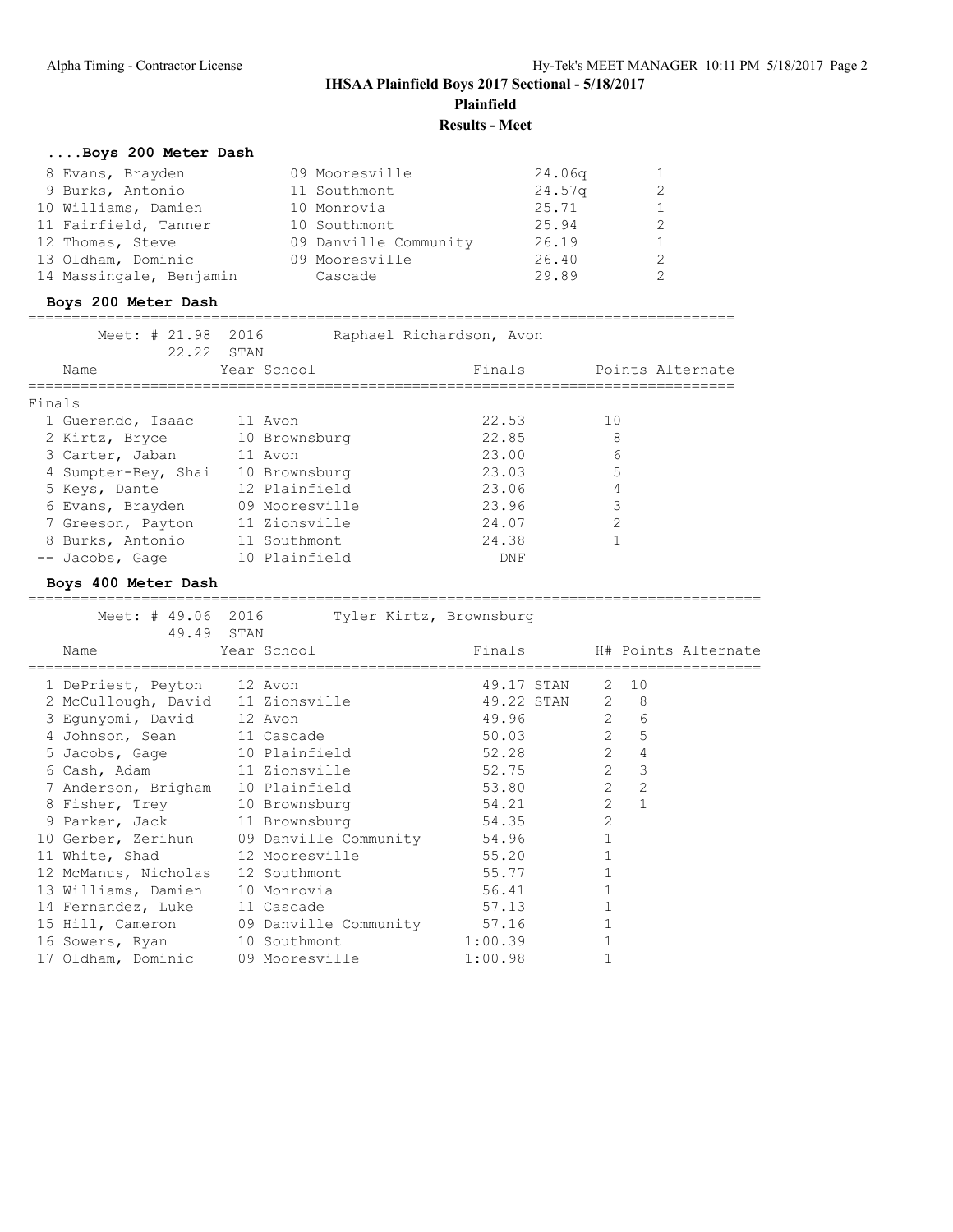# **IHSAA Plainfield Boys 2017 Sectional - 5/18/2017 Plainfield Results - Meet**

**Boys 800 Meter Run**

| Meet: # 1:54.81 2016                               | ==========                               | Hariharan Sathyamurthy, Brownsburg | =================================== |
|----------------------------------------------------|------------------------------------------|------------------------------------|-------------------------------------|
| 1:55.88<br>Name                                    | STAN<br>Year School                      | Finals                             | H# Points Alternate                 |
| 1 Nagel, Benjamin                                  | 11 Monrovia                              | 2:01.87                            | 2<br>10                             |
| 2 Wakefield, Hunter 11 Avon                        |                                          | 2:02.00                            | $\overline{2}$<br>8                 |
| 3 King, Madison                                    | 12 Avon                                  | 2:02.08                            | $\mathbf{2}$<br>6                   |
| 4 Argentine, Thomas 12 Zionsville                  |                                          | 2:02.87                            | $\overline{2}$<br>5                 |
| 5 Pacovsky, Ripken 12 Zionsville                   |                                          | 2:06.73                            | $\overline{2}$<br>$\overline{4}$    |
| 6 Restivo, Dominic                                 | 12 Plainfield                            | 2:08.67                            | $\overline{2}$<br>$\mathcal{S}$     |
| 7 Hughes, Jared                                    | 09 Brownsburg                            | 2:09.23                            | $\overline{2}$<br>2                 |
| 8 Cruz, Joshua                                     | 09 Danville Community                    | 2:09.91                            | $\overline{2}$<br>$\mathbf{1}$      |
| 9 Townsend, Tyler                                  | 12 Danville Community                    | 2:10.73                            | 2                                   |
| 10 Gill, Gurvinder                                 | 11 Cascade                               | 2:13.78                            | $\mathbf{1}$                        |
| 11 Dillon, Jack                                    | 12 Mooresville                           | 2:14.19                            | $\mathbf 1$                         |
| 12 Simon, Alexander                                | 11 Cascade                               | 2:14.20                            | $\mathbf 1$                         |
| 13 Brissey, Alec                                   | 12 Southmont                             | 2:15.56                            | $\mathbf{1}$                        |
| 14 Brill, Evan                                     | 11 Mooresville                           | 2:15.95                            | 2                                   |
| 15 Lippencott, Ross                                | 11 Southmont                             | 2:16.82                            | 2                                   |
| 16 Harris, Richard                                 | 11 Plainfield                            | 2:20.61                            | 2                                   |
| 17 Nolan, Tyler                                    | 10 Brownsburg                            | 2:24.50                            | $\overline{c}$                      |
| -- McCrary, Elijah                                 | 11 Monrovia                              | DNF                                | $\mathbf{1}$                        |
| Boys 1600 Meter Run                                |                                          |                                    |                                     |
| ----------------------------<br>Meet: $\#$ 4:23.66 | 2009                                     | Scott Vicenzi, Brownsburg          |                                     |
| 4:17.75 STAN                                       |                                          |                                    |                                     |
| Name                                               | Year School                              | Finals                             | Points Alternate                    |
| 1 Long, Brooks                                     | 12 Southmont                             | 4:25.75                            | 10                                  |
|                                                    | 2 Gerber, Daniel 12 Danville Community   | 4:29.67                            | 8                                   |
| 3 Browning, Evan Tat 11 Zionsville                 |                                          | 4:29.95                            | 6                                   |
| 4 Grealish, Rhys                                   | 12 Avon                                  | 4:30.20                            | 5                                   |
|                                                    | 5 Swisher, Jackson 11 Danville Community | 4:38.61                            | $\overline{4}$                      |
| 6 Briggs, Jazz                                     | 12 Avon                                  | 4:43.61                            | 3                                   |
| 7 Pratt, Robert                                    | 09 Zionsville                            | 4:43.89                            | 2                                   |
| 8 Brill, Evan                                      | 11 Mooresville                           | 4:56.80                            | 1                                   |
| 9 Nolan, Tyler                                     | 10 Brownsburg                            | 5:00.19                            |                                     |
| 10 Gercak, Sam                                     | 10 Mooresville                           | 5:01.69                            |                                     |
| 11 Alley, Austin                                   | 09 Brownsburg                            | 5:02.52                            |                                     |
| 12 Richardson, Thomas 10 Southmont                 |                                          | 5:11.50                            |                                     |
| 13 Bowers, Cameron                                 | Cascade                                  | 5:12.91                            |                                     |
| 14 Jones, Nicolas                                  | 10 Cascade                               | 5:14.73                            |                                     |
| 15 Goodman, Jordan                                 | 10 Monrovia                              | 6:09.01                            |                                     |
| 16 Walts, Conner                                   | 11 Monrovia                              | 6:44.31                            |                                     |
| Boys 3200 Meter Run                                |                                          |                                    |                                     |
| Meet: # 9:37.51                                    | 2008                                     | Scott Vicenzi, Brownsburg          |                                     |
| 9:17.78 STAN                                       |                                          |                                    |                                     |
| Name                                               | Year School                              | Finals                             | Points Alternate                    |
| 1 Martin, Jackson                                  | 12 Zionsville                            | 9:44.37                            | 10                                  |
| 2 Long, Brooks                                     | 12 Southmont                             | 9:50.82                            | 8                                   |
| 3 Woodrow, Jacob                                   | 12 Avon                                  | 9:51.03                            | 6                                   |
|                                                    |                                          |                                    |                                     |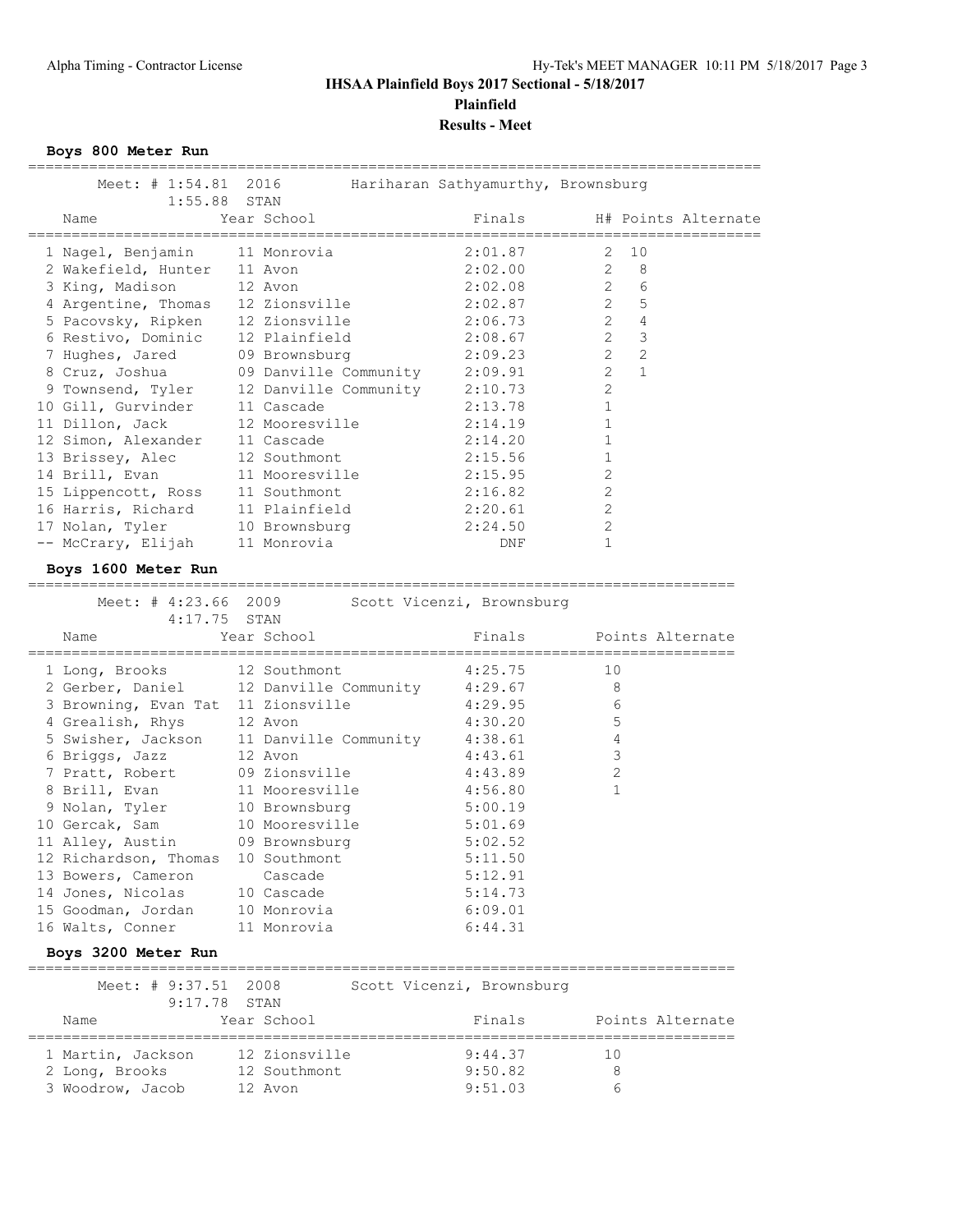**Plainfield**

**Results - Meet**

# **....Boys 3200 Meter Run**

| 4 Sigmon, Nyc                 | 11 Avon               | 10:00.25 | 5              |
|-------------------------------|-----------------------|----------|----------------|
| 5 Goedde, Stuart              | 09 Brownsburg         | 10:24.98 | $\overline{4}$ |
| 6 Voglewede, Charles          | 10 Brownsburg         | 10:27.75 | 3              |
| 7 Pratt, Robert               | 09 Zionsville         | 10:31.06 | $\overline{2}$ |
| 8 Evans, Connor 11 Plainfield |                       | 10:34.96 | $\mathbf{1}$   |
| 9 Swisher, Jackson            | 11 Danville Community | 10:53.72 |                |
| 10 Clos, Noah                 | 10 Southmont          | 11:00.50 |                |
| 11 Cook, Kyle                 | 09 Danville Community | 11:17.36 |                |
| 12 Brill, Evan                | 11 Mooresville        | 11:20.55 |                |
| 13 Nagel, Benjamin            | 11 Monrovia           | 11:36.70 |                |
| 14 Gercak, Sam                | 10 Mooresville        | 11:37.39 |                |
| 15 Gilley, Bryson             | 09 Tri-West Hendricks | 11:44.15 |                |
| 16 Bowers, Cameron            | Cascade               | 12:00.64 |                |
| 17 Willett, Andrew            | 09 Monrovia           | 12:22.87 |                |
| -- Kane, Dalton               | 09 Plainfield         | DO       |                |

### **Boys 110 Meter Hurdles**

| 14.87 STAN                       |            | Meet: # 14.53 2014 Cameron Hollins, Avon |         |                |
|----------------------------------|------------|------------------------------------------|---------|----------------|
| Name                             |            | Year School                              | Prelims | H# Alternate   |
| Preliminaries                    |            |                                          |         |                |
| 1 Paden, Eric                    |            | 11 Zionsville                            | 15.570  | $\mathbf{1}$   |
| 2 Peterson, Jalen                |            | 10 Avon                                  | 15.830  | $\overline{2}$ |
| 3 Baker, Jarred 12 Monrovia      |            |                                          | 16.090  | $\overline{2}$ |
| 4 Griffen, Corey 12 Brownsburg   |            |                                          | 16.150  | $\mathbf{1}$   |
| 5 Deal, Evan                     |            | 10 Zionsville                            | 16.23q  | 2              |
| 6 Gordon, George                 | 09 Avon    |                                          | 16.30q  |                |
| 7 Cox, Bryan                     |            | 11 Monrovia                              | 16.57q  | $\mathbf 1$    |
| 8 Marcus, Donovan 69 Brownsburg  |            |                                          | 16.71q  |                |
| 9 Smith, Luke                    |            | 11 Plainfield                            | 17.21q  | $\overline{2}$ |
| 10 Grytza, Ben                   |            | 11 Plainfield                            | 17.59   | 2              |
| 11 Byers, Kameron                | 11 Cascade |                                          | 18.12   | 1              |
| 12 Greenup, Ashton               |            | 10 Mooresville                           | 18.52   | $\overline{2}$ |
| 13 Greiner, Takeshi 69 Southmont |            |                                          | 21.41   | $\overline{2}$ |
| 14 Weiss, Zachary                |            | 09 Danville Community                    | 21.66   | 1              |
| Boys 110 Meter Hurdles           |            |                                          |         |                |

================================================================================= Meet: # 14.53 2014 Cameron Hollins, Avon

|        | 14.87             | STAN |               |        |                  |
|--------|-------------------|------|---------------|--------|------------------|
|        | Name              |      | Year School   | Finals | Points Alternate |
| Finals |                   |      |               |        |                  |
|        | 1 Paden, Eric     |      | 11 Zionsville | 15.21  | 10               |
|        | 2 Griffen, Corey  |      | 12 Brownsburg | 15.43  | 8                |
|        | 3 Peterson, Jalen |      | 10 Avon       | 15.45  | 6                |
|        | 4 Gordon, George  |      | 09 Avon       | 16.04  | 5                |
|        | 5 Baker, Jarred   |      | 12 Monrovia   | 16.12  | 4                |
|        | 6 Marcus, Donovan |      | 09 Brownsburg | 16.39  | 3                |
|        | 7 Deal, Evan      |      | 10 Zionsville | 16.58  | $\overline{2}$   |
|        | 8 Cox, Bryan      |      | 11 Monrovia   | 16.61  |                  |
|        | 9 Smith, Luke     |      | 11 Plainfield | 16.79  |                  |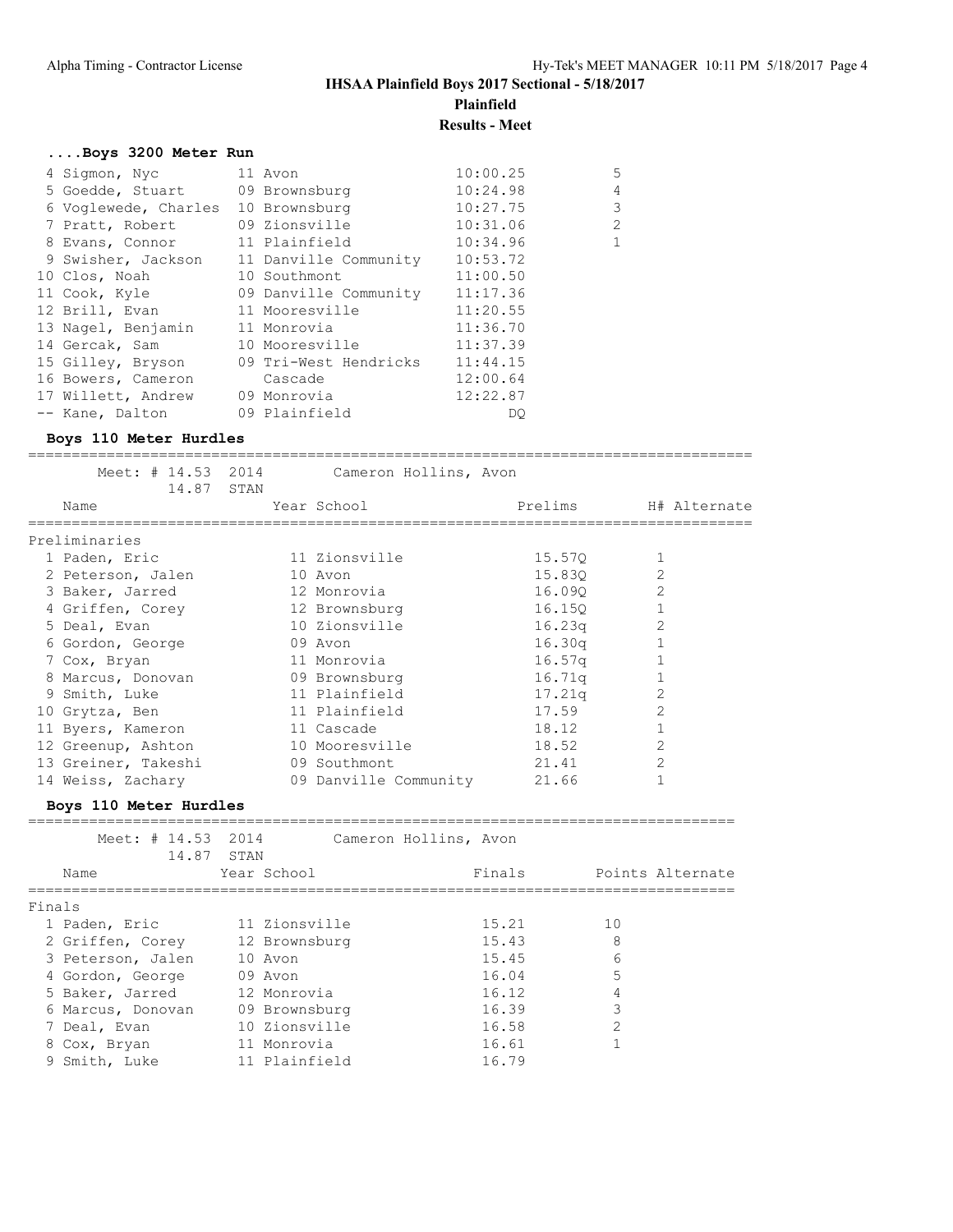### **IHSAA Plainfield Boys 2017 Sectional - 5/18/2017 Plainfield Results - Meet**

### **Boys 300 Meter Hurdles**

| Meet: # 39.30 2015 Marcus Griffin, Avon<br>38.95 STAN |             |  |       |                         |                |                            |
|-------------------------------------------------------|-------------|--|-------|-------------------------|----------------|----------------------------|
| Name                                                  | Year School |  |       |                         |                | Finals H# Points Alternate |
|                                                       |             |  |       |                         |                |                            |
| 1 Deurloo, Zachary 11 Cascade                         |             |  | 40.42 |                         | 2 10           |                            |
| 2 Peterson, Jalen 10 Avon                             |             |  |       | 40.71 2 8               |                |                            |
| 3 Baker, Jarred 12 Monrovia                           |             |  |       | 40.84 2                 | 6              |                            |
| 4 Griffin, Tyrone 10 Brownsburg                       |             |  |       | 43.04 2 5               |                |                            |
| 5 Roark, Pierce 12 Mooresville                        |             |  |       | $\overline{2}$<br>43.17 | $\overline{4}$ |                            |
| 6 Smith, Luke 11 Plainfield                           |             |  |       | $\overline{2}$<br>43.46 | $\mathcal{E}$  |                            |
| 7 Gordon, George 09 Avon                              |             |  | 44.15 | $2^{\circ}$             | 2              |                            |
| 8 Deal, Evan 10 Zionsville                            |             |  |       | 1<br>44.37              | $\mathbf{1}$   |                            |
| 9 Paden, Eric 11 Zionsville                           |             |  | 44.53 | $\mathcal{L}$           |                |                            |
| 10 Grytza, Ben 11 Plainfield                          |             |  | 44.69 |                         |                |                            |
| 11 Cox, Bryan 11 Monrovia                             |             |  | 45.04 | $\mathcal{L}$           |                |                            |
| 12 Marcus, Donovan 09 Brownsburg                      |             |  | 46.23 |                         |                |                            |
| 13 Byers, Kameron 11 Cascade                          |             |  | 47.14 |                         |                |                            |
| 14 Weiss, Zachary 09 Danville Community               |             |  | 52.11 |                         |                |                            |
| 15 Greiner, Takeshi 09 Southmont                      |             |  | 56.81 |                         |                |                            |

### **Boys 4x100 Meter Relay**

=================================================================================

| Meet: # 42.21 2016<br>42.59 STAN | Avon, Avon<br>B Kipkulei, R Richardson, N Schaecher, D Tolliver |
|----------------------------------|-----------------------------------------------------------------|
| School                           | Finals<br>Points Alternate                                      |
| 1 Avon                           | 10<br>42.38 STAN                                                |
| 1) Carter, Jaban 11              | 2) DuPriest, Corey 12                                           |
| 3) Guerendo, Isaac 11            | 4) Smith, Chris 10                                              |
| 2 Brownsburg                     | 8<br>42.90                                                      |
| 1) Hammond, Jonathan 12          | 2) Kirtz, Bryce 10                                              |
| 3) Nutall, Leigh 11              | Sumpter-Bey, Shai 10<br>4)                                      |
| 3 Zionsville                     | 44.64<br>6                                                      |
| 1) Greeson, Cameron 09           | 2) Woerner, Zachary 09                                          |
| 3) Deal, Evan 10                 | 4) Greeson, Payton 11                                           |
| 4 Plainfield                     | 5<br>46.22                                                      |
| 1) Alsum, Rickey 09              | 2) Gadia, Tavian 10                                             |
| 3) Mills, Bailey 09              | 4) Vayhinger, Bratyton 11                                       |
| 5 Danville Community             | 47.07<br>4                                                      |
| 1) Oliver, Joseph 09             | 2) Schubert, Chandler 09                                        |
| 3) Skinner, Alex 10              | 4) Thomas, Steve 09                                             |
| 6 Southmont                      | 3<br>47.16                                                      |
| 1) Burks, Antonio 11             | 2) Fairfield, Tanner 10                                         |
| 3) Gayler, Malik 12              | 4) Giles, Cameron 09                                            |
| 7 Monrovia                       | 47.26<br>2                                                      |
| 1) Cox, Bryan 11                 | 2) Forrester, Nathan 09                                         |
| 3) Padgett, Tyler 11             | 4) Skiles, Donnie 11                                            |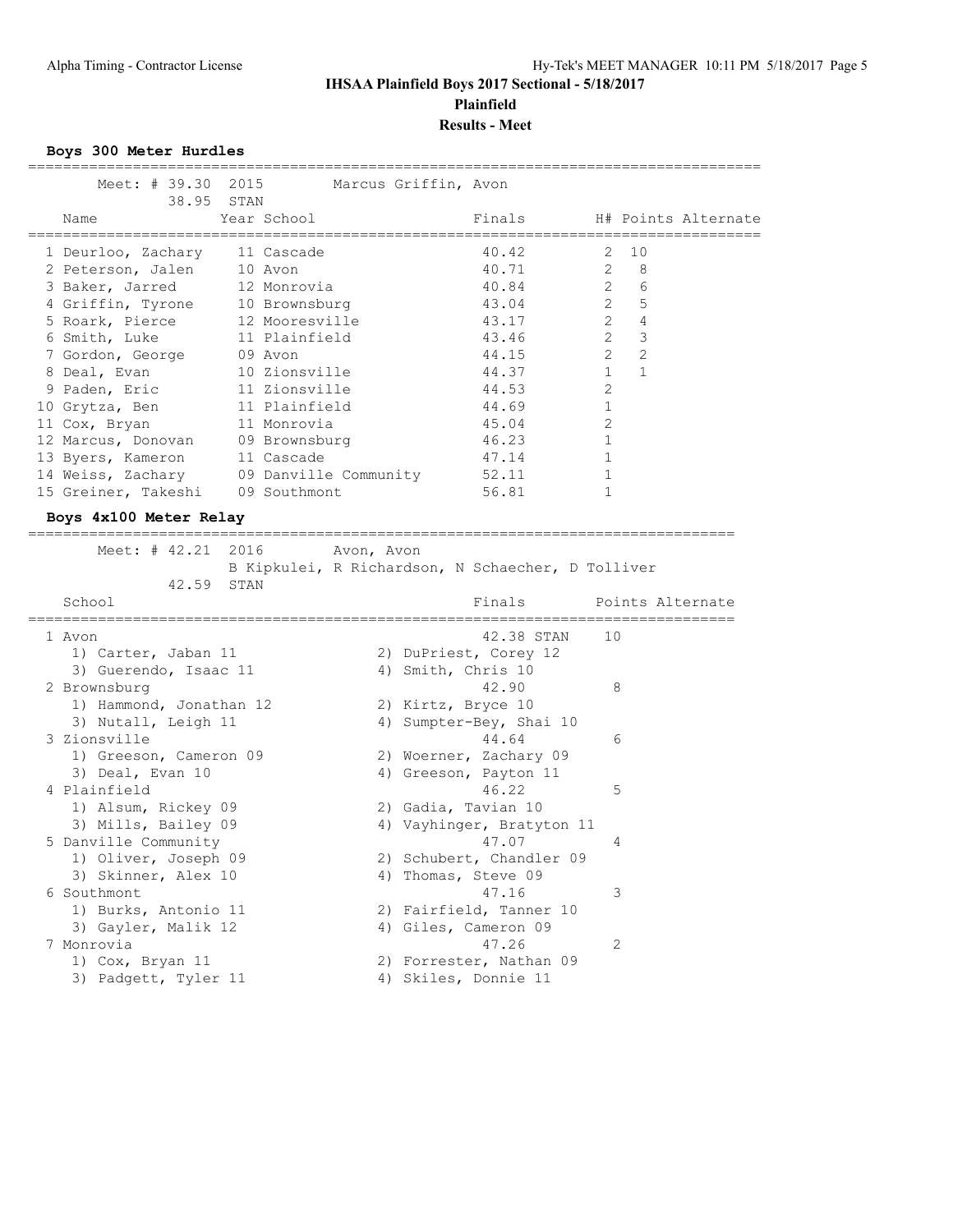**Plainfield**

**Results - Meet**

#### **Boys 4x400 Meter Relay**

================================================================================= Meet: # 3:19.90 2016 Brownsburg, Brownsburg H Johnson, B Kirtz, T Kirtz, H Sathyamurthy 3:20.92 STAN<br>School Finals Points Alternate ================================================================================= 1 Avon 3:22.27 10 1) Egunyomi, David 12 2) King, Madison 12 3) Bullock, Sammy 11 4) DePriest, Peyton 12 2 Zionsville 3:26.58 8 1) Greeson, Cameron 09 2) Kiley, Griffen 10 3) McCullough, David 11 4) Romanyk, Joseph 10 3 Cascade 3:27.05 6 1) Deurloo, Zachary 11 (2) Durham, David 11 3) Johnson, Sean 11 4) Shepard, Benjamin 11 4 Plainfield 3:36.27 5 1) Jacobs, Gage 10 2) Keys, Dante 12 3) Maple, Tyler 11 4) Zoss, Andrew 12 5 Monrovia 3:40.30 4 1) Baker, Jarred 12 2) Hunter, Reece 12 3) Skiles, Donnie 11 4) Villatuya, Lenard 11 6 Brownsburg 3:40.82 3 1) Davis, Kyle 11 2) Fisher, Trey 10 3) Griffin, Tyrone 10 4) Hammond, Jonathan 12 7 Mooresville 3:42.97 2 1) Culver, Aaron 12 2) Guidry, Peyton 12 3) Roark, Pierce 12 4) White, Shad 12 8 Danville Community 3:44.31 1 1) Gerber, Zerihun 09 2) Hill, Cameron 09 3) Thompson, Zachary 12  $\hskip 40pt 4$  Townsend, Tyler 12 9 Southmont 4:01.39 1) France, Nathan 09 2) McManus, Nicholas 12 3) Miller, Cameron 10 (4) Sowers, Ryan 10 **Boys 4x800 Meter Relay** ================================================================================= Meet: # 8:05.67 2011 Avon, Avon L Briggs, C Voth, S Wieczorek, C Wieczorek 7:57.07 STAN<br>School Finals Points Alternate ================================================================================= 1 Avon 8:04.95# 10 1) Abramson, Keith 11 2) King, Madison 12 3) Kleyn, Zach 12 4) Wakefield, Hunter 11

| <b>DONOT</b>            |    | $F \perp H \rightarrow B$ | EUIHLO AIL |
|-------------------------|----|---------------------------|------------|
| 1 Avon                  |    | 8:04.95#                  | 10         |
| 1) Abramson, Keith 11   |    | 2) King, Madison 12       |            |
| 3) Kleyn, Zach 12       |    | 4) Wakefield, Hunter 11   |            |
| 2 Zionsville            |    | 8:05.48#                  | 8          |
| 1) Argentine, Thomas 12 |    | 2) Browning, Evan Tate 11 |            |
| 3) Pacovsky, Ripken 12  |    | 4) Romanyk, Joseph 10     |            |
| 3 Cascade               |    | 8:13.87                   | 6          |
| 1) Durham, David 11     |    | 2) Johnson, Sean 11       |            |
| 3) Shepard, Benjamin 11 |    | 4) Hutcheson, Steven 11   |            |
| 4 Plainfield            |    | 8:31.98                   | 5          |
| 1) Evans, Connor 11     |    | 2) Powers, Tyler 12       |            |
| 3) Harris, Richard 11   |    | 4) Restivo, Dominic 12    |            |
| 5 Southmont             |    | 8:52.71                   | 4          |
| 1) Brissey, Alec 12     | 2) | Brush, Joshua 10          |            |
| 3) Long, Brooks 12      |    | 4) Lippencott, Ross 11    |            |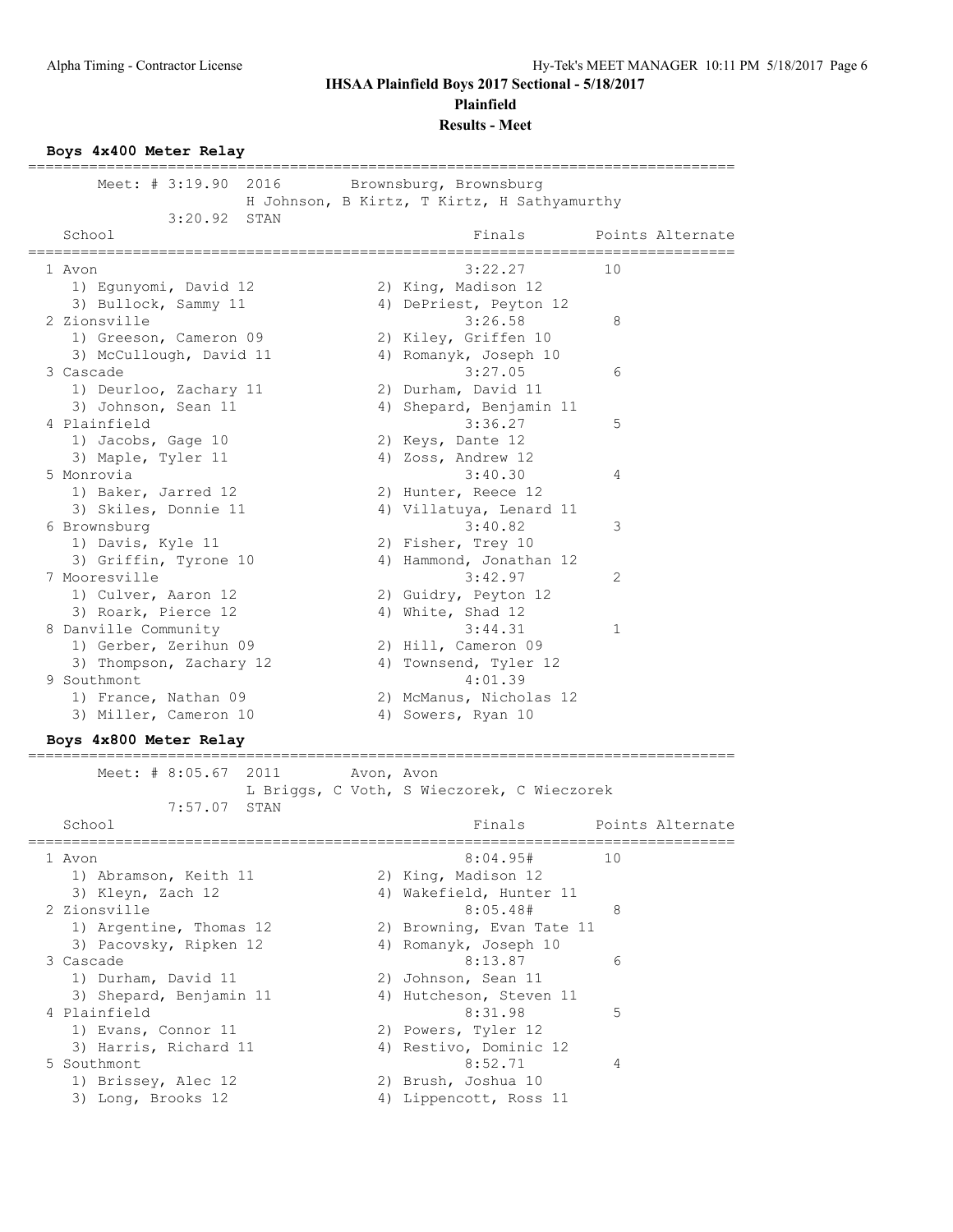# **Plainfield**

### **Results - Meet**

### **....Boys 4x800 Meter Relay**

| 6 Monrovia            | 8:53.37                  |  |
|-----------------------|--------------------------|--|
| 1) Goodman, Jordan 10 | 2) McCrary, Elijah 11    |  |
| 3) Miller, Patrick 10 | 4) Nagel, Benjamin 11    |  |
| 7 Brownsburg          | 9:07.41                  |  |
| 1) Copeland, John 09  | 2) Kaneversky, Colter 11 |  |
| 3) Powell, Michael 12 | 4) Strege, Ryan 11       |  |
| 8 Mooresville         | 9:20.04                  |  |
| 1) Nokes, Dustin 11   | 2) Comer, Max 11         |  |
| 3) Dillon, Jack 12    | 4) Gercak, Sam 10        |  |
|                       |                          |  |

#### **Boys High Jump**

================================================================================= Meet: # 7-00 2011 Jonathan Christensen, Southmont 6-04.00 STAN Name Year School Finals Points Alternate ================================================================================= 1 Sheridan, James 12 Zionsville 6-05.00 STAN 10 5-06 5-08 5-10 6-00 6-01 6-02 6-03 6-04 6-05 6-06 PPP PPP O O PPP XO PPP XO XO XXX 2 Culver, Aaron 12 Mooresville 6-02.00 8 5-06 5-08 5-10 6-00 6-01 6-02 6-03 6-04 PPP XO O O PPP XXO PPP XXX 3 Kluemper, Luke 12 Monrovia 6-01.00 6 5-06 5-08 5-10 6-00 6-01 6-02 O O O XO XXO XXX 4 Lang, Richard 10 Brownsburg 6-00.00 5 5-06 5-08 5-10 6-00 6-01 O O O XO XXX 5 Hunter, Reece 12 Monrovia J6-00.00 4 5-06 5-08 5-10 6-00 6-01 O O XXO XO XXX 6 Luken, Zachary 11 Danville Community J6-00.00 3 5-06 5-08 5-10 6-00 6-01 PPP O O XXO XXX 7 Murray, Kyaire 11 Zionsville 5-10.00 2 5-06 5-08 5-10 6-00 PPP XXO XXO XXX 8 Keller, Derek 10 Plainfield 5-08.00 1 5-06 5-08 5-10 O O XXX 9 Griffen, Corey 12 Brownsburg 15-08.00 5-06 5-08 5-10 XO O XXX 10 Dickerson, Seth 12 Southmont 5-06.00 5-06 5-08 O XXX 11 Wright, Garrett 11 Avon 15-06.00 5-06 5-08 XXO XXX -- Newbold, Dalton 09 Avon NH 5-06 XXX -- Carrol, Zechariah Cascade NH 5-06 XXX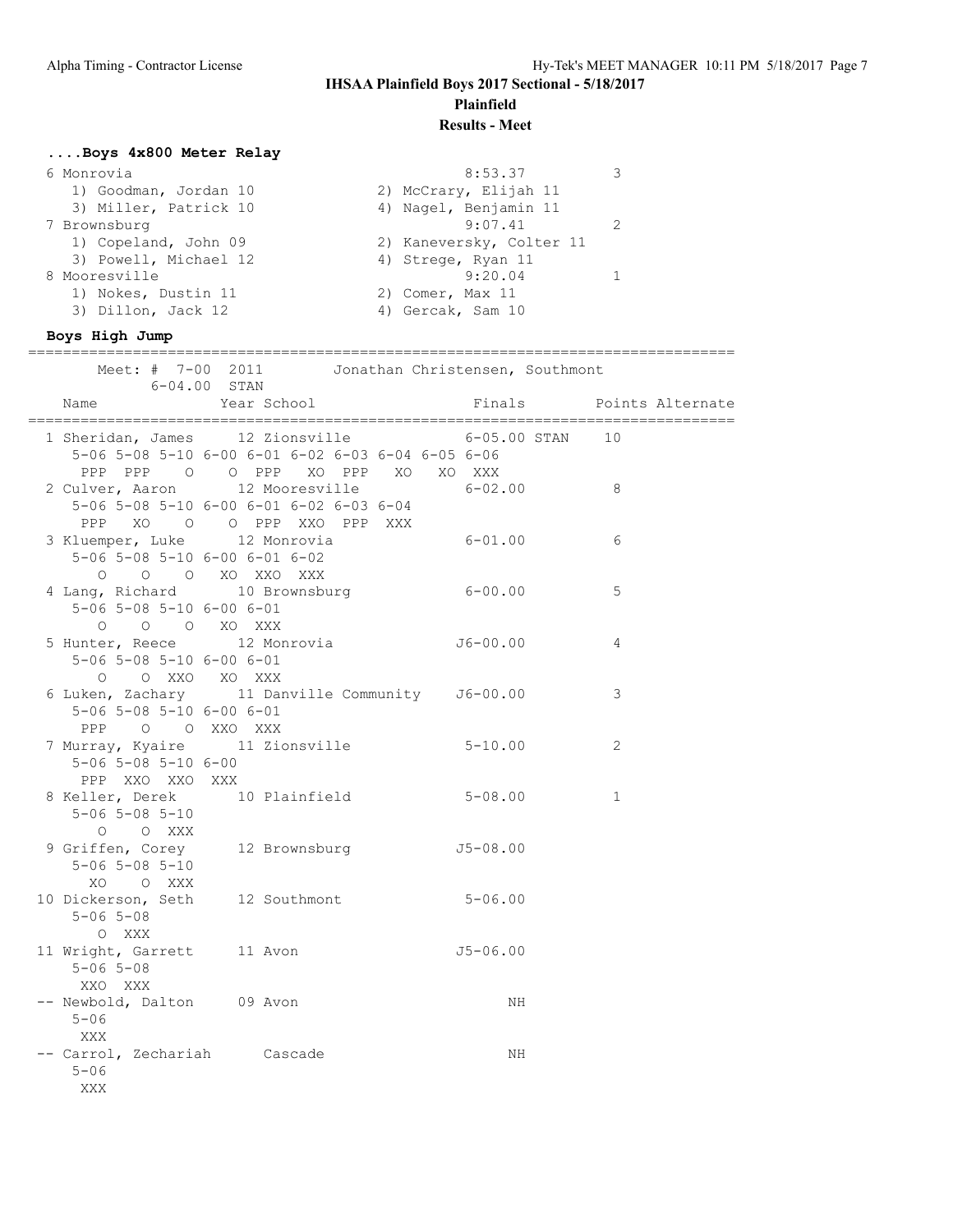**Plainfield**

**Results - Meet**

# **....Boys High Jump**

| -- Maple, Tyler                | 11 Plainfield | NΗ |
|--------------------------------|---------------|----|
| $5 - 06$                       |               |    |
| XXX                            |               |    |
| -- Guetig, Theodore 11 Cascade |               | NΗ |
| $5 - 06$                       |               |    |
| XXX                            |               |    |

### **Boys Pole Vault**

### =================================================================================

| Meet: $\#$ 14-06 2011<br>14-06.00 STAN                                                               |                                                                                    | Dillon Easley, Brownsburg                                                                                    |                  |
|------------------------------------------------------------------------------------------------------|------------------------------------------------------------------------------------|--------------------------------------------------------------------------------------------------------------|------------------|
| Name                                                                                                 | Year School                                                                        | Finals                                                                                                       | Points Alternate |
| 1 Bender, Lucas 11 Zionsville                                                                        |                                                                                    | $13 - 06.00$<br>9-06 10-00 10-06 11-00 11-06 12-00 12-06 13-00 13-06 13-08                                   | 10               |
| 2 Richard, Dillon 11 Avon                                                                            |                                                                                    | PPP PPP PPP PPP PPP 0 0 0 XXO<br>XXX<br>$13 - 00.00$<br>9-06 10-00 10-06 11-00 11-06 12-00 12-06 13-00 13-06 | 8                |
| 3 Denbrook, Brandon 10 Plainfield                                                                    | 9-06 10-00 10-06 11-00 11-06 12-00 12-06                                           | PPP PPP PPP PPP PPP PPP PPP O XXX<br>$12 - 00.00$                                                            | 6                |
| $\circ$<br>4 Hubble, Evan 12 Southmont                                                               | O XO O O XO XXX<br>9-06 10-00 10-06 11-00 11-06 12-00 12-06                        | J12-00.00                                                                                                    | 5                |
| 5 Shaffer, Spencer 12 Mooresville                                                                    | PPP 0 PPP XXO 0 XXO XXX<br>9-06 10-00 10-06 11-00 11-06 12-00                      | $11 - 06.00$                                                                                                 | 3.50             |
| 5 Langevin, Ian 12 Zionsville                                                                        | PPP PPP PPP PPP O XXX<br>9-06 10-00 10-06 11-00 11-06 12-00<br>PPP PPP PPP 0 0 XXX | $11 - 06.00$                                                                                                 | 3.50             |
| 7 McManus, Nicholas 12 Southmont                                                                     | 9-06 10-00 10-06 11-00 11-06 12-00<br>XO O XO O XO XXX                             | J11-06.00                                                                                                    | 2                |
| 8 Hicks, Anthony 11 Avon<br>9-06 10-00 10-06 11-00 11-06<br>PPP PPP 0 0 XXX                          |                                                                                    | $11 - 00.00$                                                                                                 | $\mathbf{1}$     |
| 9 Garnett, Justin 12 Brownsburg 10-06.00<br>$9 - 06$ $10 - 00$ $10 - 06$ $11 - 00$<br>XO.<br>O O XXX |                                                                                    |                                                                                                              |                  |
| 10 Albert, Matthew 10 Brownsburg 510-06.00<br>9-06 10-00 10-06 11-00<br>O XXO O XXX                  |                                                                                    |                                                                                                              |                  |
| 11 Henry, Gage<br>9-06 10-00 10-06 11-00<br>$O$ $O$ $XO$ $XXX$                                       | 10 Plainfield 510-06.00                                                            |                                                                                                              |                  |
| 12 Villatuya, Lenard 11 Monrovia 10-00.00<br>$9 - 06$ 10-00 10-06<br>XO O XXX                        |                                                                                    |                                                                                                              |                  |
| 13 Young, Jared 10 Mooresville J10-00.00<br>$9 - 06$ 10-00 10-06<br>XO XXO XXX                       |                                                                                    |                                                                                                              |                  |
| -- Denny, Brycen 11 Monrovia<br>$9 - 06$<br>XXX                                                      |                                                                                    | NH                                                                                                           |                  |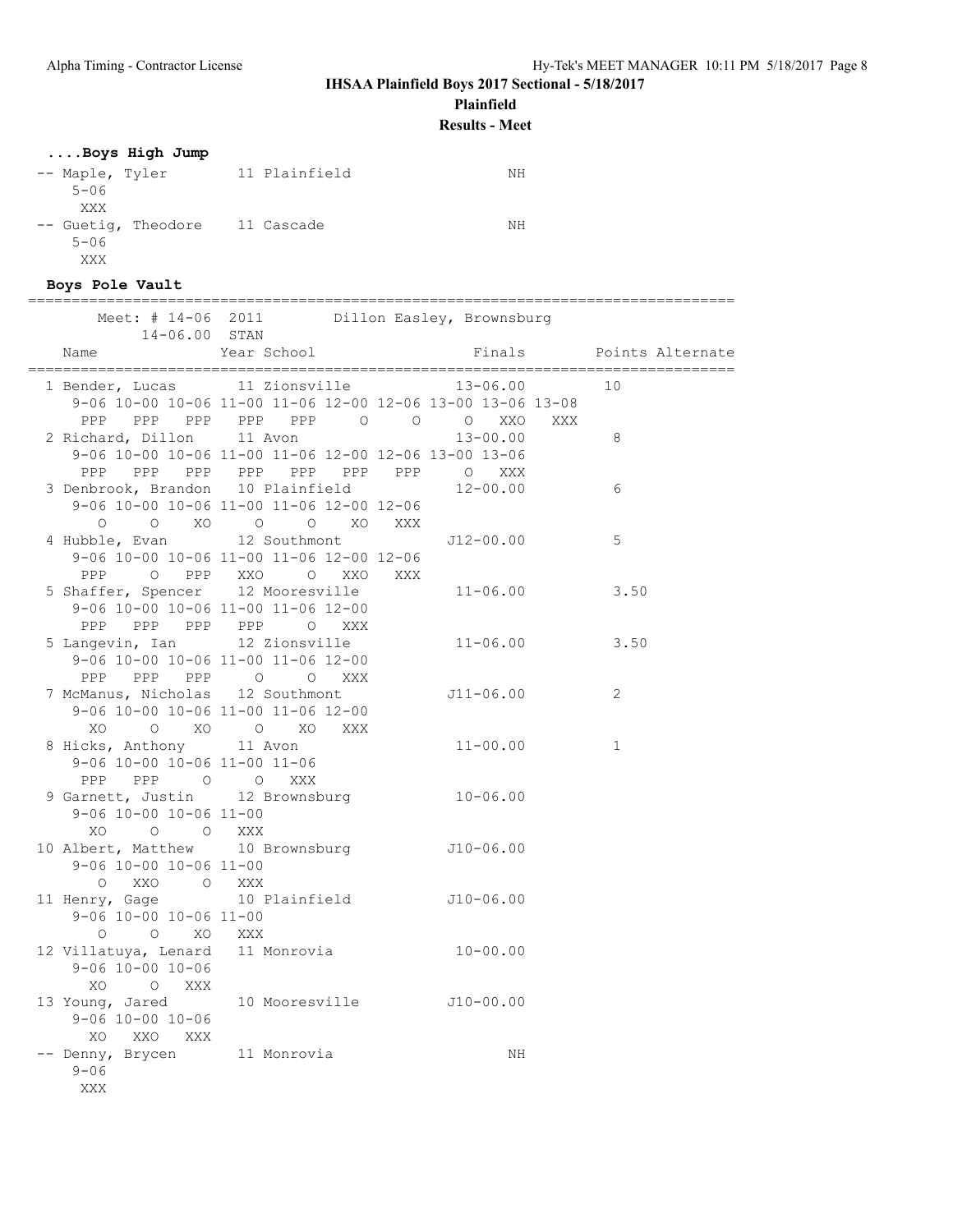**Plainfield**

**Results - Meet**

# **....Boys Pole Vault**

-- Brown, David 11 Cascade NH 9-06 XXX

# **Boys Long Jump**

| Meet: # 22-11.50 2014 Keshawn Robinson, Plainfield<br>22-04.75 STAN                            | =================================== |
|------------------------------------------------------------------------------------------------|-------------------------------------|
| Enals and Points Alternate<br>Name                                                             |                                     |
| 1 DuPriest, Corey 12 Avon 22-03.00 10<br>$21-04.25$ $21-06.50$ $22-02$ $21-10.50$ $22-03$ FOUL |                                     |
| FOUL FOUL 21-04 21-07 20-05 FOUL                                                               |                                     |
| 3 Kluemper, Luke 12 Monrovia 21-01.00<br>19-11.50 FOUL 20-04.25 20-05 20-09.25 21-01           | 6                                   |
| 4 Nutall, Leigh 11 Brownsburg 20-11.50<br>19-07.50 FOUL 20-04.50 FOUL FOUL 20-11.50            | 5                                   |
| 5 Griffen, Corey 12 Brownsburg 20-06.75<br>19-08.75 18-11 19-05.75 18-09.75 20-03.50 20-06.75  | $\overline{4}$                      |
| 6 Murray, Kyaire 11 Zionsville 20-05.00<br>19-05.75 17-11.50 16-11.25 FOUL 20-00.75 20-05      | 3                                   |
| 7 Smith, Luke 11 Plainfield 19-11.50<br>18-08.50 19-11.50 17-05 19-07.25 17-07.25 18-00.25     | 2                                   |
| 8 Evans, Brayden 09 Mooresville 19-10.00<br>FOUL 18-01 19-10 18-02.50 18-10.25 19-02.50        | $\mathbf{1}$                        |
| 9 Skiles, Donnie 11 Monrovia 18-10.50<br>FOUL 18-00.50 18-10.50 15-11.50 18-09 FOUL            |                                     |
| 10 Bell, Brady 12 Cascade 18-03.00<br>18-00 18-00.25 18-03                                     |                                     |
| 11 Hubble, Evan 12 Southmont 18-02.25<br>17-04.75 18-02.25 17-10.50                            |                                     |
| 12 Oliver, Joseph 09 Danville Community 17-09.75<br>17-09.75 17-06.50 FOUL                     |                                     |
| 13 Gauthier, Patrick 11 Zionsville 17-06.00<br>15-03.50 17-05.25 17-06                         |                                     |
| 14 Guidry, Peyton 12 Mooresville 16-11.75<br>FOUL 16-11.75 FOUL                                |                                     |
| 15 Clark, Logan 10 Danville Community 16-01.25<br>FOUL FOUL 16-01.25                           |                                     |
| -- Keller, Derek 10 Plainfield<br>FOUL<br>FOUL FOUL FOUL                                       |                                     |

### **Boys Shot Put**

| Meet: # $62-00$ 2014<br>54-10.00 STAN |                                                       | Angelo Allen, Avon |                  |
|---------------------------------------|-------------------------------------------------------|--------------------|------------------|
| Name                                  | Year School                                           | Finals             | Points Alternate |
| 1 Zinn, Grayson 11 Zionsville         |                                                       | $54 - 01.50$       | 10               |
| 2 Clark, Bennett 11 Zionsville        | 54-01.50 FOUL FOUL FOUL FOUL 50-03                    | $53 - 06.50$       | 8                |
| 3 King, Brock 11 Avon                 | $50-10.50$ $53-06.50$ $52-06$ $51-09$ $52-00$ $51-02$ | $51 - 11.00$       | 6                |
|                                       | 48-04.50 FOUL 48-09 51-09 51-11                       | FOUL.              |                  |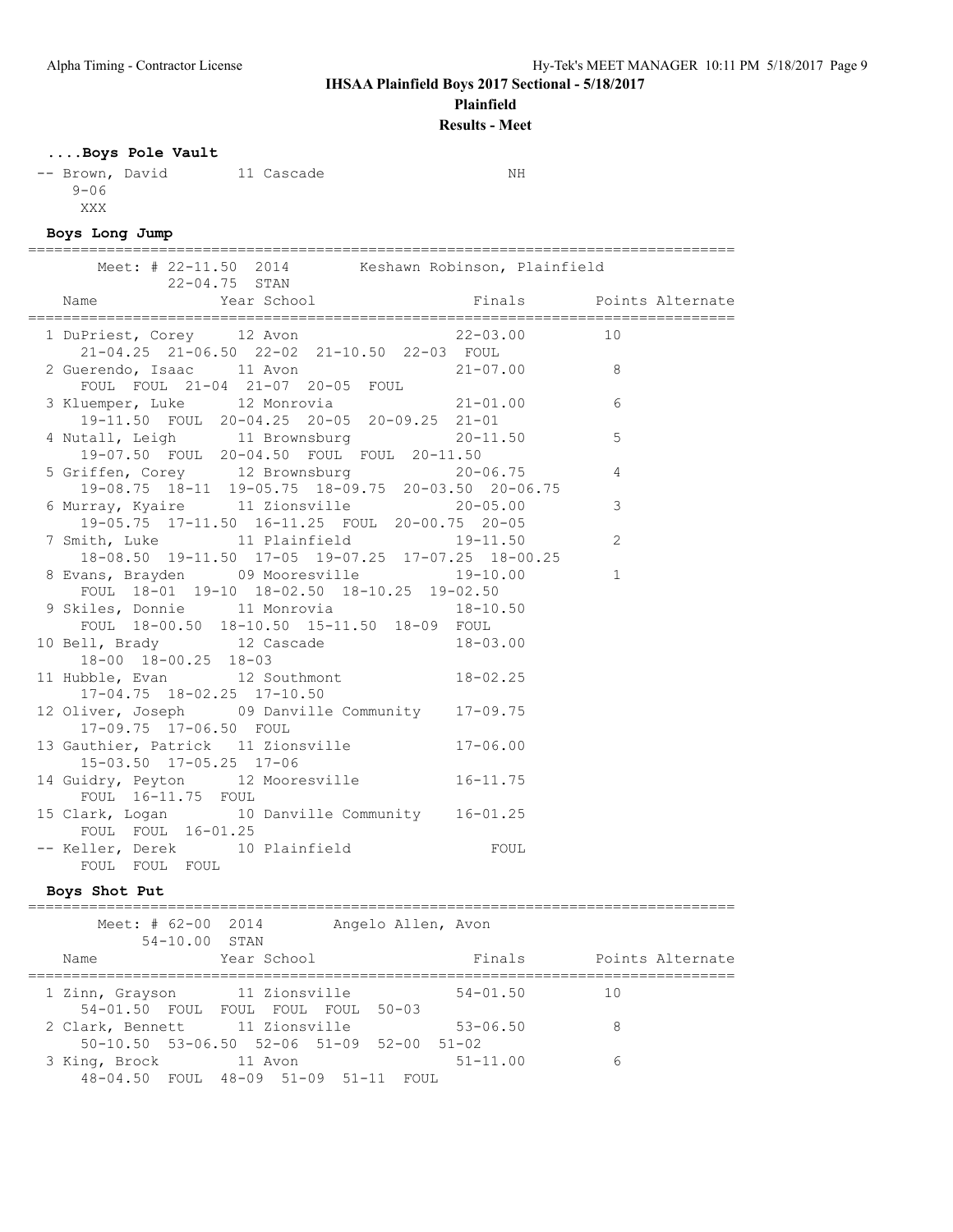# **IHSAA Plainfield Boys 2017 Sectional - 5/18/2017 Plainfield**

# **Results - Meet**

=================================================================================

# **....Boys Shot Put**

| 4 Humes, Devin 12 Brownsburg 50-01.50 50                                                                                                                                                                                                                          |  |
|-------------------------------------------------------------------------------------------------------------------------------------------------------------------------------------------------------------------------------------------------------------------|--|
|                                                                                                                                                                                                                                                                   |  |
|                                                                                                                                                                                                                                                                   |  |
| FOUL 42-01 46-02 47-06 50-01.50 FOUL<br>5 Parker, Levi 11 Plainfield 45-01.50 4<br>42-01 45-01.50 41-00 40-08 40-04 42-03.50<br>6 DiMatteo, Anthony 12 Avon 44-06.50 43-09 41-10<br>41-02.50 43-00 42-06 44-06.50 43-09 41-10                                     |  |
|                                                                                                                                                                                                                                                                   |  |
|                                                                                                                                                                                                                                                                   |  |
| $7 \text{ Kennedy}$ , Connor 11 Plainfield 44-05.00<br>$14.05 + 44.02 + 02.56$<br>$14.05 + 44.02 + 02.56$<br>$14.05 + 44.02 + 02.56$<br>$14.05 + 44.02 + 02.56$<br>$14.05 + 44.02 + 02.56$<br>$14.05 + 44.02 + 02.56$<br>$14.05 + 44.02 + 02.56$<br>$14.05 + 44.$ |  |
| 44-05 44-02 40-06 41-07 39-02 39-09                                                                                                                                                                                                                               |  |
| 8 Smith, Jaymes 12 Monrovia 44-04.00 1                                                                                                                                                                                                                            |  |
| FOUL 40-06 43-03 42-02 44-04 FOUL                                                                                                                                                                                                                                 |  |
|                                                                                                                                                                                                                                                                   |  |
| 9 Wiley, Zak 11 Mooresville 43-11.00<br>40-05.50 42-07.50 43-04 42-00 43-02 43-11                                                                                                                                                                                 |  |
| 10 Thomas, Reis 10 Brownsburg 41-09.00                                                                                                                                                                                                                            |  |
| $41 - 09$ $40 - 08$ $40 - 09$                                                                                                                                                                                                                                     |  |
| 11 Thomas, Cameron 11 Monrovia 39-08.00                                                                                                                                                                                                                           |  |
| 39-08 37-02.50 39-01                                                                                                                                                                                                                                              |  |
| 12 Yarnell, Jacob 10 Danville Community 38-11.50                                                                                                                                                                                                                  |  |
| 38-04 38-11.50 38-02.50                                                                                                                                                                                                                                           |  |
| 13 Essex, Zion 10 Southmont 38-08.50                                                                                                                                                                                                                              |  |
| 37-05 38-08.50 33-09.50                                                                                                                                                                                                                                           |  |
| 14 Sparks, Elijah 10 Southmont 37-05.50                                                                                                                                                                                                                           |  |
|                                                                                                                                                                                                                                                                   |  |
| 35-02.50 37-05.50 36-00.50<br>15 Bechtel, Seth 12 Cascade 37-00.00                                                                                                                                                                                                |  |
| 35-01 35-04.50 37-00                                                                                                                                                                                                                                              |  |
| 16 Walls, Clayton 10 Mooresville 36-03.00                                                                                                                                                                                                                         |  |
| 35-03.50 36-03 35-08.50                                                                                                                                                                                                                                           |  |
| 17 Fulk, Carter 11 Danville Community 34-09.50                                                                                                                                                                                                                    |  |
| $32-08$ $34-09.50$ $34-08$                                                                                                                                                                                                                                        |  |
| 18 Turner, David 11 Cascade 33-09.50                                                                                                                                                                                                                              |  |
| FOUL 33-03 33-09.50                                                                                                                                                                                                                                               |  |

### **Boys Discus Throw**

| Meet: # 180-02 2014 David Shall, Avon<br>158-04 STAN                                    |                |
|-----------------------------------------------------------------------------------------|----------------|
| Name   Year School   Year School   Finals   Points Alternate                            |                |
| 1 Humes, Devin 12 Brownsburg 165-04.00 STAN 10<br>140-04 158-04 165-04 133-07 FOUL FOUL |                |
| 2 Clark, Bennett 11 Zionsville 155-02.00<br>FOUL 155-02 FOUL FOUL 144-09 FOUL           | 8              |
| 3 King, Brock 11 Avon 153-07.00<br>148-03 152-08 FOUL FOUL 153-07 138-11                | 6              |
| 4 Thomas, Reis 10 Brownsburg 152-05.00<br>121-04 152-05 FOUL 143-03 FOUL 144-11         | 5              |
| 5 Whicker, Brad 12 Plainfield 148-09.00<br>125-10 FOUL 138-06 133-04 148-09 138-10      | $\overline{4}$ |
| 6 Snyder, Campbell 11 Plainfield 147-00.00<br>146-07 142-10 147-00 137-08 138-03 138-08 | 3              |
| 7 Wiley, Zak 11 Mooresville 146-05.00<br>115-03 113-08 146-05 124-11 FOUL 146-03        | 2              |
| 8 Zinn, Grayson 11 Zionsville 144-06.00<br>138-05 127-03 144-06 137-01 134-04 135-00    | $\mathbf{1}$   |
| 9 Stockwell, Conner 11 Southmont 128-10.00<br>118-01 124-07 122-07 128-10 FOUL 114-05   |                |